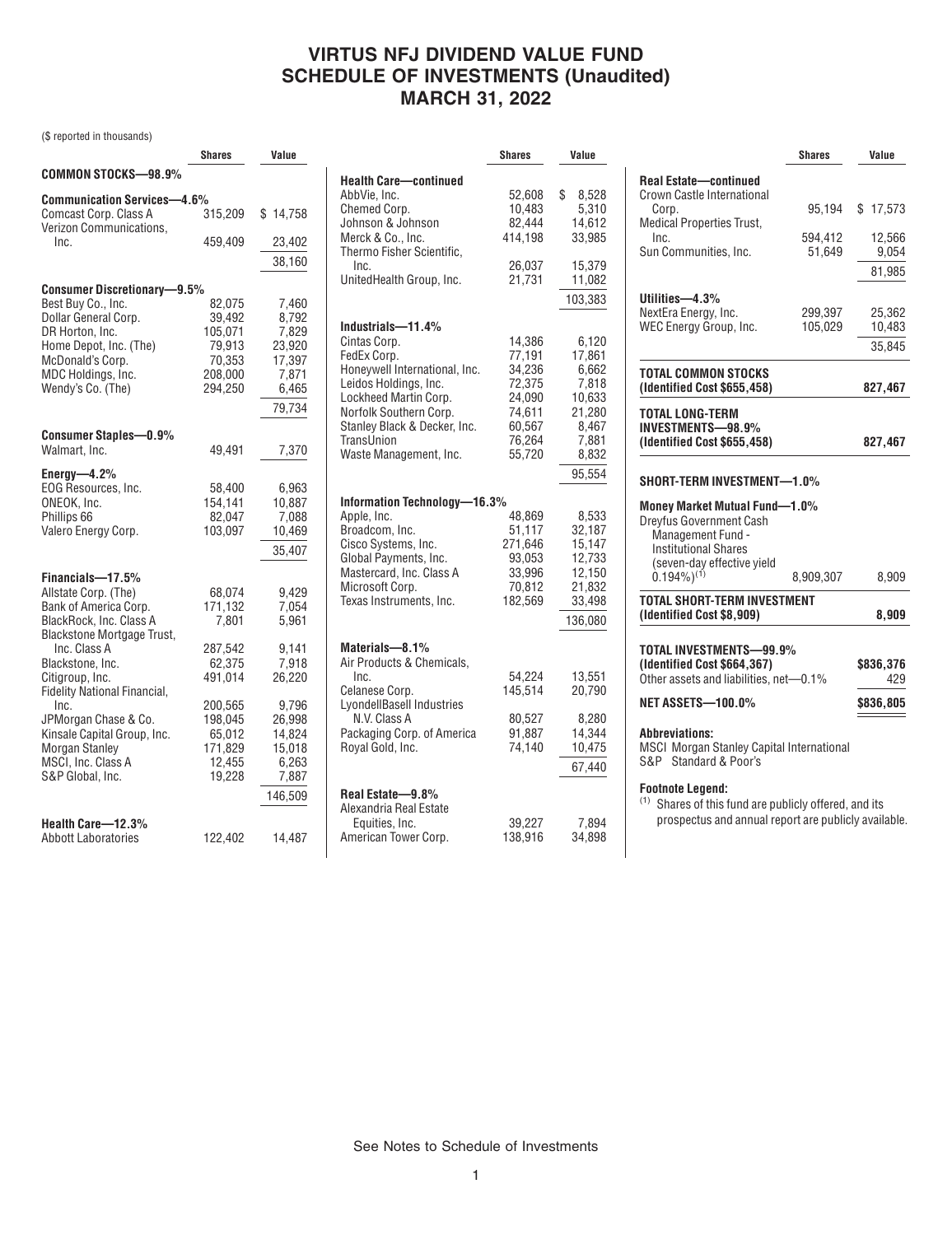# **VIRTUS NFJ DIVIDEND VALUE FUND SCHEDULE OF INVESTMENTS (Unaudited) (Continued) MARCH 31, 2022**

### (\$ reported in thousands)

The following table summarizes the market value of the Fund's investments as of March 31, 2022, based on the inputs used to value them (See Security Valuation Note 1 in the Notes to Schedule of Investments):

|                           | Total          |                      |  |  |
|---------------------------|----------------|----------------------|--|--|
|                           | Value at       | Level 1              |  |  |
|                           | March 31, 2022 | <b>Quoted Prices</b> |  |  |
| Assets:                   |                |                      |  |  |
| <b>Equity Securities:</b> |                |                      |  |  |
| <b>Common Stocks</b>      | \$827,467      | \$827.467            |  |  |
| Money Market Mutual Fund  | 8,909          | 8,909                |  |  |
| Total Investments         | \$836,376      | \$836,376            |  |  |
|                           |                |                      |  |  |

There were no securities valued using significant observable inputs (Level 2) or significant unobservable inputs (Level 3) at March 31, 2022.

There were no transfers into or out of Level 3 related to securities held at March 31, 2022.

See Notes to Schedule of Investments